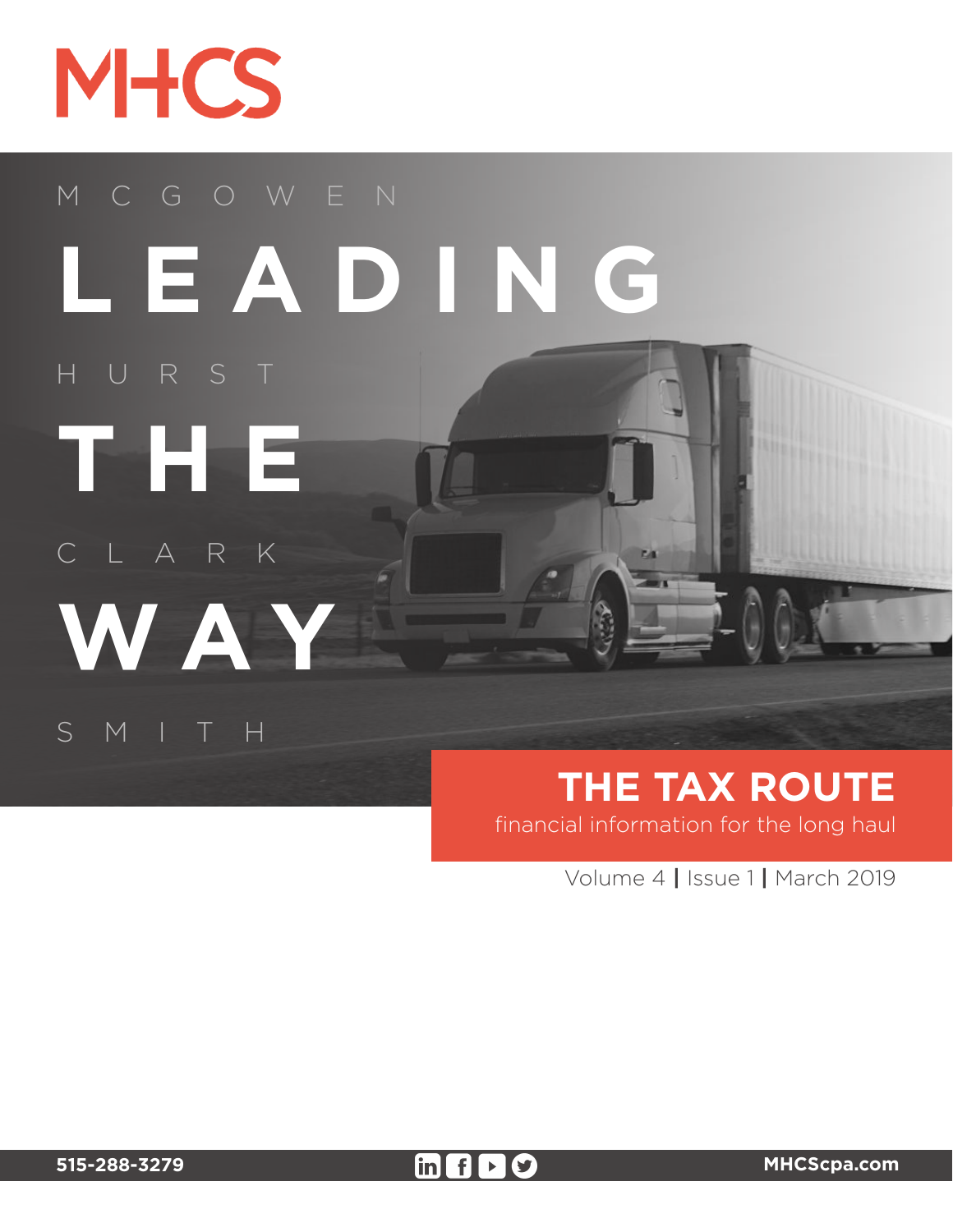# **THE TAX ROUTE |** MARCH 2019 | page 1

# **In This Issue**

- **2** Tax Cuts and Jobs Act Update | Ashley Sly
- Qualified Business Income and Self-Rentals | Liz Krause **4**
- **5** SERIES: Embracing Transition | Dan Schwarz
- **5** Iowa Ruling Addresses State Apportionment | Special Bulletin
- **6** State Tax Alerts
- **7** MHCS Leading The Way News and Upcoming Event

# **About MHCS**

At MHCS, we are dedicated CPAs and Business Advisors that love nothing more than to see you succeed. We work with you to gain a deeper understanding of your current landscape and discover your short and long-term goals. We are thrilled to be your trusted advisor, offering a complete range of services including audit and assurance, tax and accounting, business advisory services, client accounting services, consulting, and financial planning to meet your unique, diversified, and sophisticated needs. We have a passionate commitment to responsive, personal service, and this is reflected in everything that we do for you.





# **Our Transportation Team**

#### **DAN SCHWARZ, CPA/ABV | MANAGING PARTNER**

Dan joined the firm in October 1990. In addition to his daily client and firm responsibilities, Dan leads the firm's transportation market and specializes in business valuation, consulting and tax services. He is originally from Maynard, IA, and attended Hawkeye Institute of Technology, where he received his associate of applied science degree. Dan holds board of director positions with the Iowa Motor Truck Association Allied Division and the Blank Park Zoo and is a member of the American Institute of Certified Public Accounts and the Iowa Society of Certified Public Accountants. DSchwarz@MHCScpa.com



#### **JENNY SMITH, CPA, CFE | ASSURANCE DIRECTOR**

Jenny joined MHCS in November 2009. Jenny specializes in closely-held businesses such as manufacturers, distributors, construction, and transportation. She also works with employee benefit plans, not-for-profits, and performs fraud services. Jenny is originally from Oskaloosa, Iowa and received her bachelor's degree from Iowa State University. Jenny is a board member at Hawthorn Hill and Bidwell Riverside center and is a member of Iowa Society of CPAs, American Institute of CPAs, and the Association of Certified Fraud Examiners. She is also a member of Lead like a Lady, is a 2016 graduate of the West Des Moines Leadership Academy, and a 2016 Business Record Forty Under 40 honoree. JLSmith@MHCScpa.com



#### **ASHLEY SLY, CPA | MANAGER**

Ashley joined the firm in September 2013. Ashley focuses on tax preparation and strategic planning for transportation and manufacturing clients. She also specializes in multi-state taxes and property, plant and equipment issues. Ashley grew up in Round Lake, Minnesota and received her Bachelor of Arts with a double major in Accounting and Finance at Buena Vista University. Ashley is an active member of the community through her membership with the Iowa Society of CPAs, Iowa Association of Business and Industry (ABI), and being Treasurer on the West Des Moines Library Friends Foundation Board. ASly@MHCScpa.com



# **LIZ KRAUSE, CPA | SUPERVISOR**

Liz joined the firm in June 2016. Liz specializes in tax for closely held businesses, as well as state and local tax issues. She is originally from Carroll, Iowa, and attended Creighton University, where she received bachelor degrees in accounting and financial planning. Liz is a member of the American Institute of CPAs, the Iowa Society of CPAs, and CPAmerica International. She is involved with the Johnston Chamber of Commerce and firm-wide community and service events. LKrause@MHCScpa.com

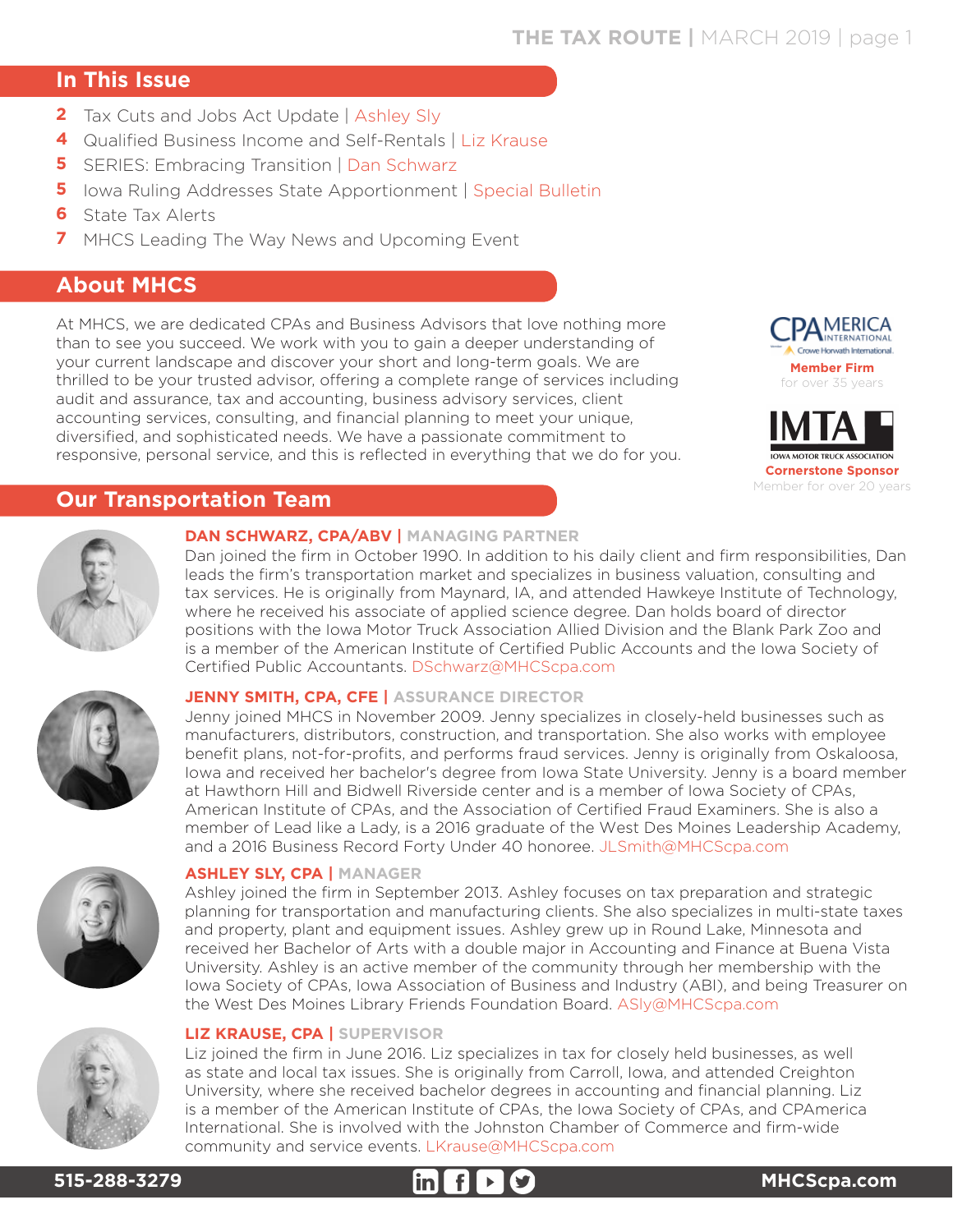# **Tax Cuts and Jobs Act Update by Ashley Sly**

# **New Opportunities and Strategies**

The Tax Cuts and Jobs Act (TCJA), the tax reform bill passed in late 2017, significantly changed tax planning strategies for entities. Some of the major changes allow entities the opportunity to take additional deductions to reduce taxable income in a given year. However, due to some other changes, entities need to not only think about the impact on the current year taxable income but how these changes may impact future years. Below we discuss some of these major changes and the future considerations that need to be made.



#### **Section 179**

Section 179 is the ability to deduct 100% of tangible and some intangible

assets in the year placed in service. The TCJA increased the deduction amount allowed under Section 179 to \$1 million of deduction for up to \$2.5 million of fixed assets purchased. Section 179 allows a taxpayer to strategically reduce taxable income on an asset-by-asset basis and allows for some flexibility if perhaps a taxpayer is trying to fall within a specific taxable income range or maximize their qualified business income deduction (QBID). Section 179 is only allowed when there is taxable income, so it cannot be used when there is a taxable loss or to create a taxable loss. Since Section 179 deducts an assets entire cost in one year, it reduces deductions in future years since the asset is not being depreciated over several years.

# **Bonus Depreciation**

The TCJA increased bonus depreciation from a 50% deduction to a 100% deduction of the purchase price in 2018 with the ability to now fully depreciation both new and used tangible property with a depreciable life of 20 years or less. Bonus depreciation is applied on an asset-class-by-asset-class basis, meaning assets with the same depreciable life placed in service during the year must apply the bonus depreciation election unless the taxpayer elects out for all property or a specific asset class. Bonus depreciation can be used to create a taxable loss, however pass-through entities should strategize to try not to use these deductions against lower-tax bracket incomes. This gives the taxpayer an opportunity to use part of the depreciable deduction in future years when the taxpayer may be in a higher income bracket. The new bonus depreciation rules increase the benefit of a cost segregation study when a building or terminal is placed into service. A cost segregation study breaks down a building that would normally be depreciated at 39 years and segregates out 5, 7, and 15-year property from the building's structure. These assets with shorter lives can then utilize bonus depreciation allowing an entity to utilize deductions sooner rather than spreading it out over 39 years.

Since not all states, including Iowa, coupled with the bonus depreciation rules, it is also important to consider the state taxable income for both the current year and future years. When bonus depreciation is utilized for federal purposes in the year placed in service there is an addback adjustment for state taxable income since more expense was taken for Federal purposes than what is allowed for state purposes. However, in future years this state adjustment shifts to an additional deduction on the state return since all the deduction on the federal return was utilized in one year.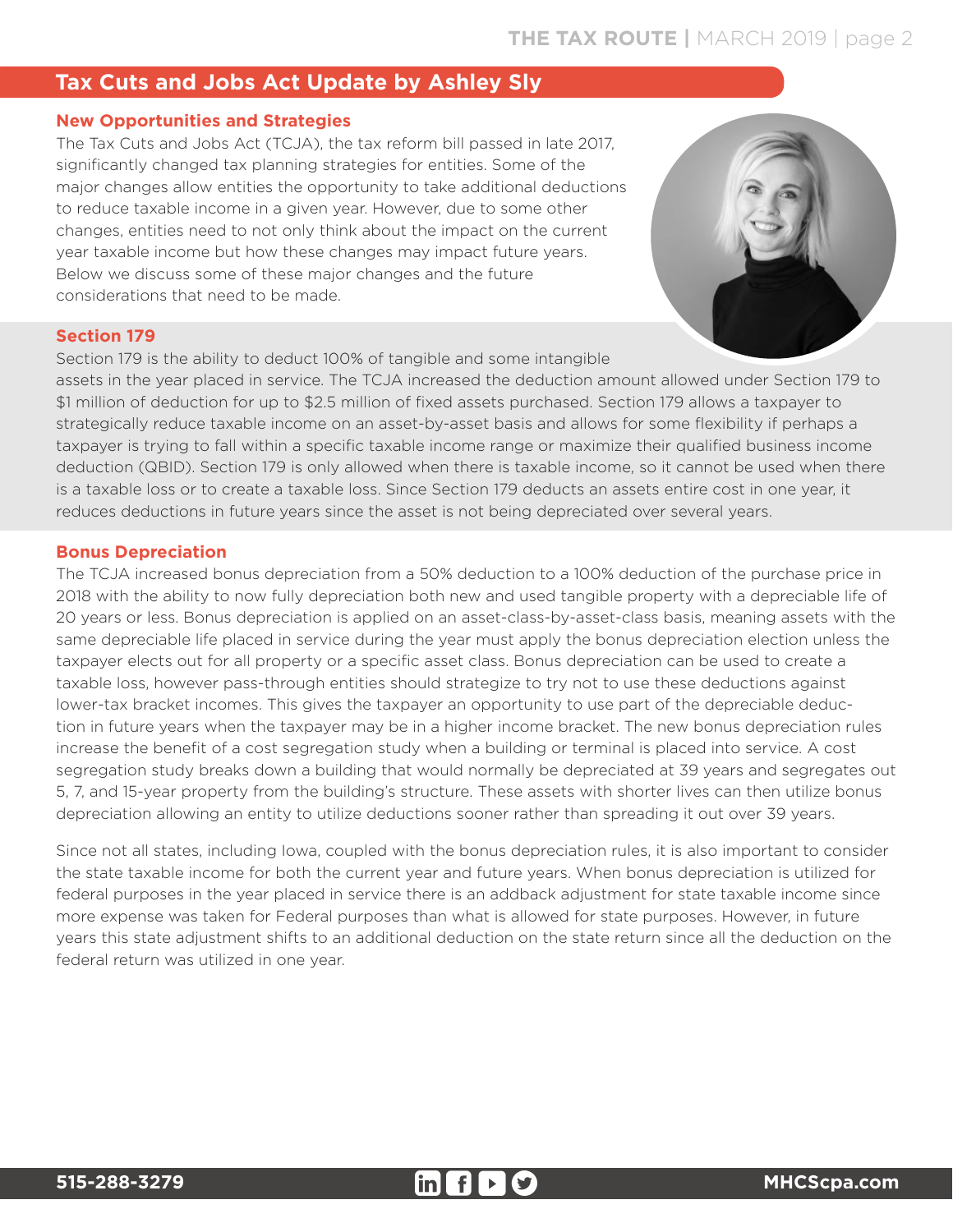# **Tax Cuts and Jobs Act Update by Ashley Sly Continued**

# **Method Changes**

The TCJA changed the definition of a small business from an entity who generates average gross receipts of \$5 million or less to one who generates average gross receipts of \$25 million or less. In addition, the TCJA also allows these small businesses to make accounting method changes to simplify their accounting for tax purposes. Of the accounting method changes available, two may have a significant impact on transportation companies. First, the TCJA allows for small businesses to make an accounting method change from the accrual method of accounting to the cash method. Cash method accounting is often easier and cheaper to implement and maintain compared to the accrual method and it allows for greater flexibility to control the timing of income and deductions. However, the accrual method does provide a more accurate picture of financial performance since it requires income and expenses to be matched. The second accounting method that may be beneficial to transportation companies is the exemption from accounting for inventories. Instead of tracking inventory, a company would instead treat inventory as nonincidental materials and supplies and deduct when consumed. Transportation companies who are tracking small parts and equipment kept on hand for repairs may especially find this accounting method change beneficial since it is easier to implement than tracking inventory and allows for a deduction at the time of purchase. The year this accounting method change is made allows for an entity to take its entire inventory balance as a deduction, which may significantly decrease taxable income.

#### **Net Operating Losses (NOLs)**

Treatment of net operating losses (NOLs) also changed as a result of the TCJA. For tax years beginning on or before December 31, 2017, entities were allowed to carryback an NOL to the two proceeding tax years and then carryforward the remaining amount for the next 20 years. The NOL was eligible to offset up to 100% of regular taxable income. However, now for tax years beginning after December 31, 2017, the NOL can only be carried forward for an indefinite period of time and can only be applied against 80% of taxable income. Due to the 80% limitation, taxpayers may find in future profitable years paying income tax even though they have an NOL from prior years. Taxpayers need to take into consideration the new treatment of NOLs as they consider bonus depreciation and accounting method changes that may generate an NOL.

#### **Interest Expense Deduction Limitation**

Historically, business interest has been deductible in the year paid or accrued. Under the TCJA, the deductibility of business interest is now limited to 30% of a taxpayer's adjusted taxable income. Business interest expense is netted against business interest income to determine the net expense. Any amount of business interest expense exceeding 30% of the adjusted taxable income is carried forward indefinitely to future years until it can be utilized. If an entity's adjusted taxable income is \$1,000,000 and interest expense is \$400,000, the entity can only take \$300,000 of interest expense in the current year. The remaining \$100,000 is carried forward to the next year. This limitation needs to be considered when entities are considering loans and financing options.

The TCJA created a number of changes to the tax code. While these changes may have a positive impact on businesses in the current tax year, it is important to plan ahead to determine the impact these changes may have on future years. We would be happy to discuss how any of the above changes may impact your company's taxes whether for the 2018 tax year or for future years.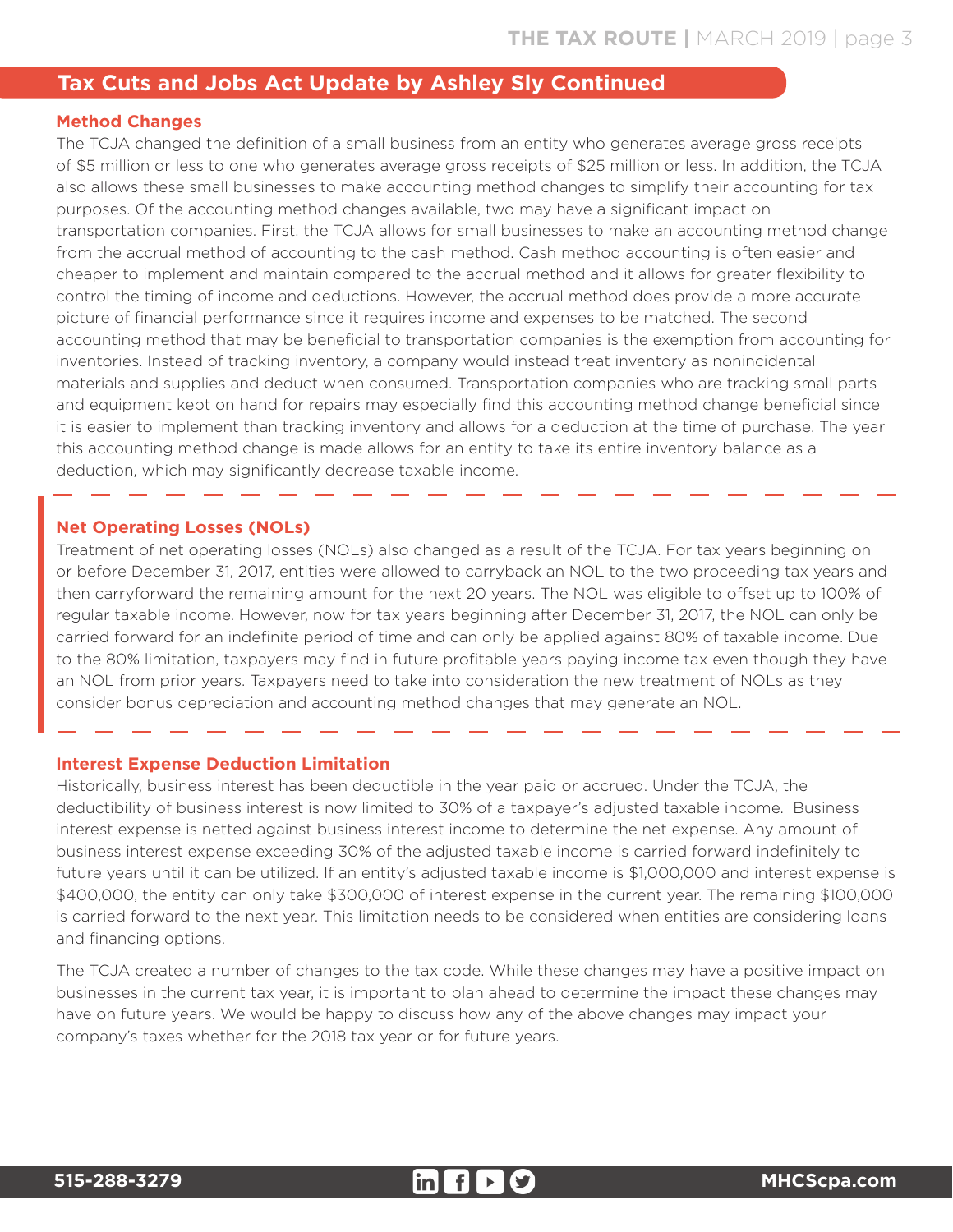# **THE TAX ROUTE |** MARCH 2019 | page 4

# **Qualified Business Income and Self-Rentals by Liz Krause**

Oftentimes, taxpayers choose to own their real estate and operating companies in separate companies for a multitude of reasons. They then rent the real estate to the operating company and charge rent which is reported on their personal return. The operating company would report rent expense on their business return (Form 1065, 1120S, or 1120).

With the passage of the TCJA in December of 2017, a new question arose: does the income generated on the rental quality for the 20% pass-through deduction? As with most answers to tax questions, the answer depends. The first test that must be met is the operating company has to be a trade or business under a specific code section of the Internal Revenue Code. Basically, the activity has to be regular and continuous, and the activity must have a profit motive. Most operating companies should meet that test with no problem.



The next test that must be met deals with how the operating company is taxed. If it's a partnership (Form 1065) or S-corporation (Form 1120S), then the self-rental takes on the character of the business. For example, if the operating company is a brokerage firm who rents a building from the owners, the rental is considered a brokerage company. This means that the income from the self-rental is eligible for the 20% pass-through deduction subject to the various phase-outs and taxable income limitations.

What happens if it's a self-rental to a C-corporation (Form 1120)? For this circumstance, the rental does not take on the character of the business and is a standalone business. We then must determine whether the rental is a qualifying trade or business. Most self-rentals are set up as triple net leases which the IRS has categorized more as an investment rather than a business. Because of this, the income would not qualify for the 20% pass-through deduction. However, there are always unique circumstances where it could qualify. The self-rental rules surrounding the 20% pass-through deduction are mostly straight forward, but there are nuances to the rule that must be considered.

If you have a self-rental and am unsure of whether it qualifies for the 20% pass-through deduction, please reach out to us and we would be happy to answer your questions.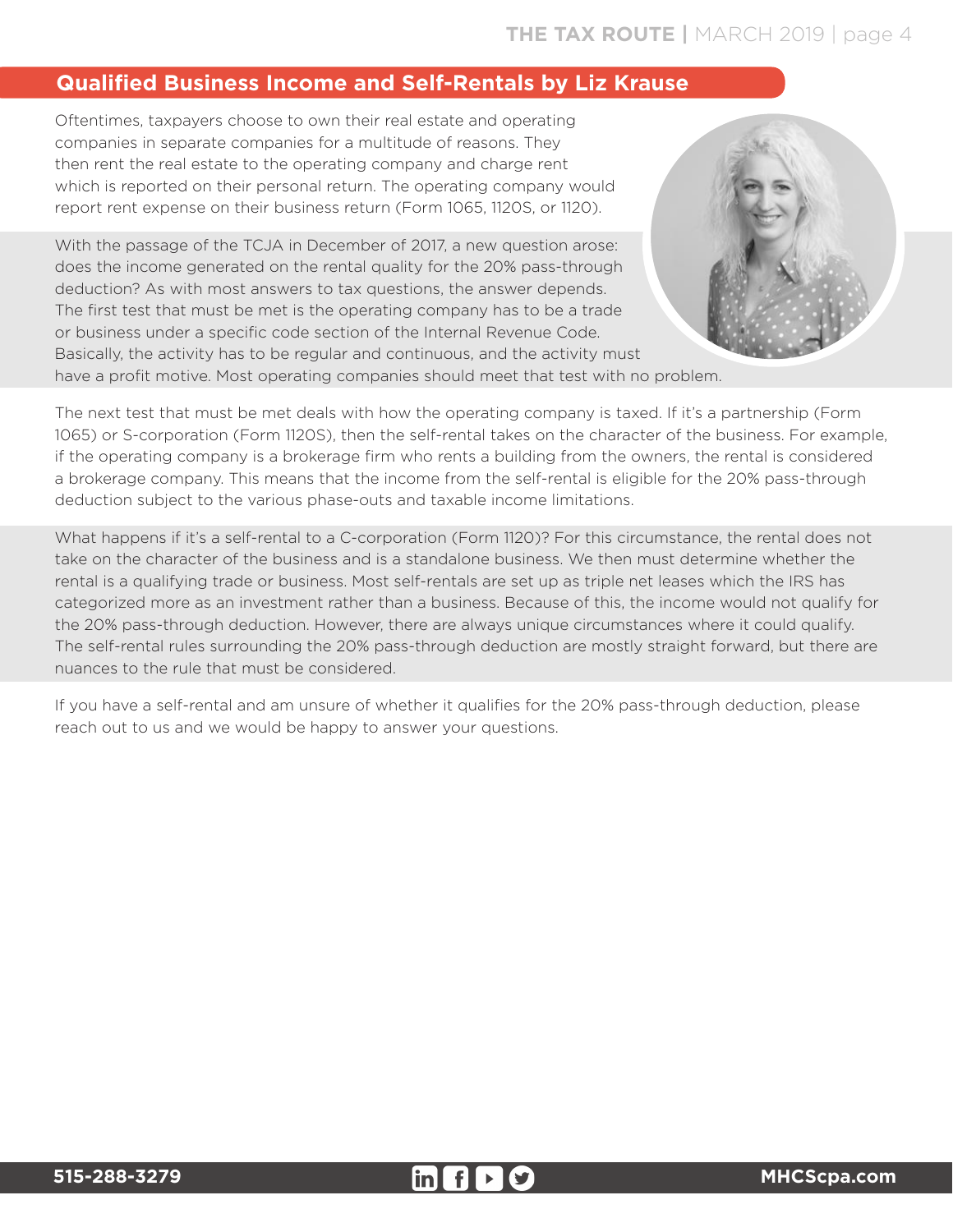# **SERIES: Embracing Transition by Dan Schwarz**

People tend to think of accountants as just numbers people, and boring bean counters that can't think beyond the black and white of a balance sheet or income statement. We respectively disagree. A good accountant should also be an advisor, helping a client with a variety of matters including developing and implementing their business goals.

During the life cycle of a business, goals can be drastically different. Early on the goal might be just to survive. After a while, the focus shifts to items like growth, efficiency, and better financial performance. Then one day the business owner realizes they aren't going to be around forever so the goal becomes a successful transition of business. Often time, this goal is somewhat reluctantly undertaken. Thinking of no longer owning their business just doesn't feel right. However, not embracing transition as a goal



can prevent the business from a successful transition and may also limit the financial benefit to the owner.

This is the first part of a series of articles we will publish in the Tax Route about business transition. We are asked almost daily by clients about transition. It is easy to understand why. Demographically, according to Guidant Financials' 2019 Small Business Trends and Statistics, 57 percent of small business owners are over the age of 50 with 18 percent over the age of 60. These owners have spent their lives building their business, focusing on day to day operations. Now they are faced with how to successfully transition the business. They have questions such as how do I start, what am I transitioning, and how do I accomplish it. We will address these questions and more in our upcoming articles. Next up...how to start?

If you have questions and/or thoughts about transitions, please reach out to us as we would be happy to help with your situation.

# **Special Bulletin - February 19, 2019**

#### **Iowa Ruling Addresses State Apportionment for Transportation Brokerage Companies**

The Iowa Department of Revenue issued a declaratory order on how transportation brokerage and other similar transportation service providers allocate revenues for state income tax apportionment. In this recent case, the taxpayer was a transportation brokerage specialist who connected clients needing goods transported with transportation providers. The taxpayer did not physically transport any goods, however it apportioned its revenues using the specific allocation rules allowed for transportation service companies, which based the allocation on miles in a state compared to total miles. The Director of the Iowa Department of Revenue concluded that since the taxpayer did not physically move the goods, the allocation should be based on the service provider rules. Under these rules, the revenue should be allocated based on where the benefit of the service was received, which in this case was the location of where the delivery was received. For example, if the delivery of goods the brokerage company coordinated was made to an Iowa location, the revenue from that delivery would be allocated to Iowa and therefore be considered Iowa revenue for the brokerage company.

This is an important ruling because often times transportation companies automatically use the transportation service company rules, apportioning revenues based on mileage in a state even though they are not actually moving goods. For the 2018 tax year, transportation companies providing brokerage services should revisit how revenue is apportioned and determine whether the mileage apportionment rules apply, or if, like the case of the transportation brokerage company, the service provider apportionment rules apply. It should be noted that this does not impact the apportionment for transportation companies who physically haul goods. MHCS has an experienced transportation team along with a knowledgeable state and local tax team who are closely watching this development. Please reach out to discuss how this new ruling may apply to your specific situation.

To stay up-to-date on any updates, please follow our blog at [MHCScpa.wordpress.com.](mhcscpa.wordpress.com) 

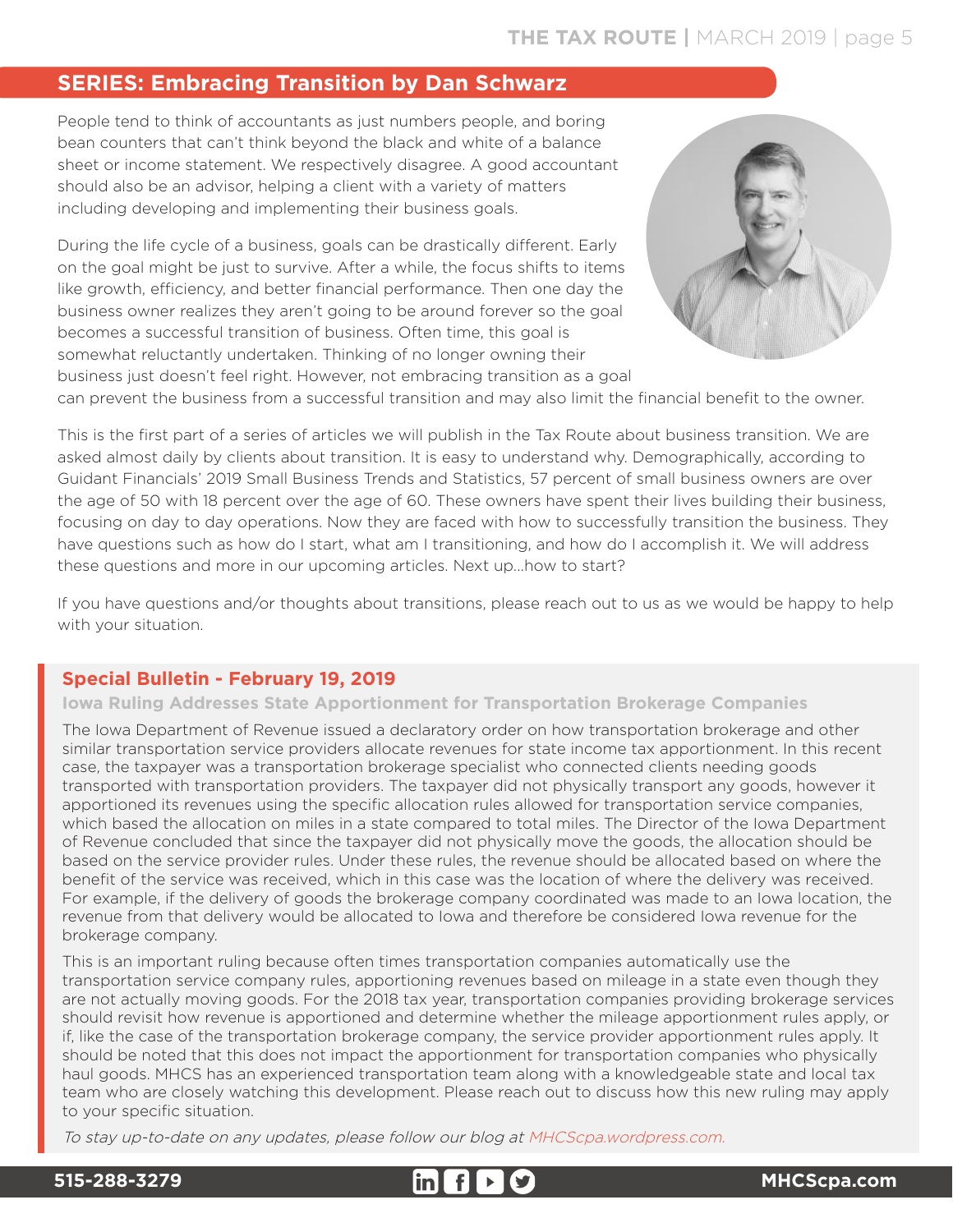# **State Tax Alerts**

#### **North Carolina**

The North Carolina Department of Revenue updated its income tax code to conform with the Internal Revenue Code as of February 9, 2018 for both corporations and individuals. Several modifications and revisions were made relating to additions and subtractions from federal taxable income and sales apportionment.

#### **Wisconsin**

On December 14, 2018, Wisconsin's governor signed into law provisions that allows some pass-through entities to be taxed at the entity level rather than the individual partner and/or shareholder level. This change taxes net income reportable to Wisconsin at a 7.9% rate. This provision generally applies to taxable years beginning on or after January 1, 2019.

#### **New Jersey**

The New Jersey Division of Tax released a bulletin summarizing the various corporation business tax changes for the state. The bulletin highlights changes effective beginning on and after January 1, 2018 including no deduction under IRC Sec. 199A (also referred to as the Qualified Business Income Deduction) and a limitation on the 30% business interest expense deduction based on related and unrelated party interest expense.

#### **Colorado**

Colorado Department of Revenue proposes permanent rules for market-based sourcing for sales of services and intangible property when calculating the state apportionment factor. This new apportionment method will replace the cost of performance methodology previously used.

#### **Iowa**

The Iowa Department of Revenue has released guidance clarifying Iowa Section 179 expense. The Department confirmed that Section 179 expensing for the 2018 tax year will vary depending on the type of entity. C-corporations and s-corporations are limited to \$25,000 with a limitation of \$200,000. However, partnerships and individuals can expense up to \$70,000 with a limitation of \$280,000.

The Iowa House and Senate are currently moving forward with a bill that will allow for s-corporations to be subject to the \$70,000 limitation instead of the \$25,000 limitation. It is unclear when this bill will be finalized and if it will be retroactively applied to the 2018 tax year. S-corporations with Section 179 may want to consider extending their Iowa returns until more information is available.

#### **California**

The California Franchise Tax Board requires partnerships subject to the new centralized federal partnership audit regime to report federal audit adjustments to the state. The partnership is eligible to pay any California deficiencies at the partnership level or at the individual partner level.

#### **Ohio**

Effective for the 2019 tax year, Ohio allows for businesses to "opt-in" for centralized filing of the municipal net profit tax. The entity must register with the Ohio Business Gateway by March 1, 2019 to use this option for quarterly estimated returns and payments and also the annual return.